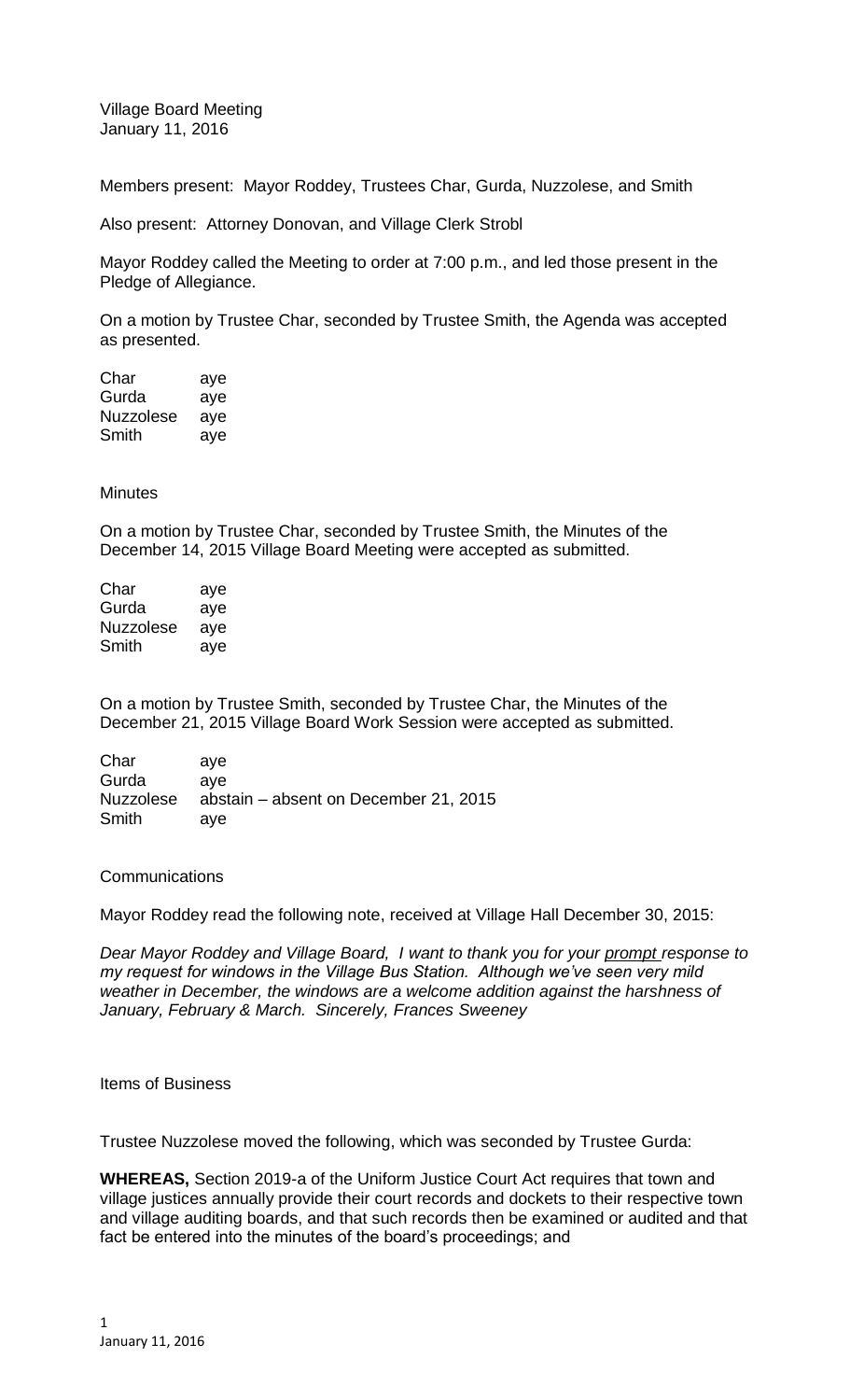**WHEREAS,** the Unified Court System's *Action Plan for the Justice Courts,* announced November 2006, includes initiatives to improve accountability and controls over Justice Court finances and records, including an increased monitoring of town and village board compliance with section 2019-a; now, therefore,

**BE IT RESOLVED,** that the Village Board of the Village of Goshen acknowledges that the required audit has been conducted by Nugent & Haeussler, P.C., and delivered to the Village on January 7, 2016.

| Char      | aye |
|-----------|-----|
| Gurda     | aye |
| Nuzzolese | aye |
| Smith     | aye |

On a motion by Trustee Smith, seconded by Trustee Gurda, bills as examined by members of the Board were approved in accordance with Abstract 2015/2016 number 7, check numbers 9760 through 9979, and wire transfer number 52, in the amount of \$1,461,463.27.

| Char             | aye |
|------------------|-----|
| Gurda            | aye |
| <b>Nuzzolese</b> | aye |
| Smith            | aye |

On a motion by Trustee Smith, seconded by Trustee Nuzzolese, permission is hereby granted to the Mid-Hudson St. Patrick's Day Parade Committee to hold their 40<sup>th</sup> Annual St. Patrick's Day Parade in the Village of Goshen on Sunday, March 13, 2016. The Village of Goshen agrees to extend the necessary insurance coverage.

| Char      | aye |
|-----------|-----|
| Gurda     | aye |
| Nuzzolese | aye |
| Smith     | ave |

Trustee Gurda moved the following, which was seconded by Trustee Smith:

**WHEREAS**, the Planning Board of the Village of Goshen, by Resolution dated February 21, 2012, granted conditional final subdivision approval to a single family residential subdivision known as "Olde Yorke" a/k/a "Woodmere at Goshen" which subdivision provided for the creation of 18 residential lots on a parcel of land known and designated on the tax map as Section 112, Block 5, Lots 1.2 and 3; and

**WHEREAS**, said subdivision contemplated the construction of an internal roadway providing access to and from the new subdivision to the public thoroughfare known as "Old Chester Road"; and

**WHEREAS,** the said Resolution of Approval required compliance with all terms, conditions and provisions contained upon the signed subdivision plat, the Resolution of Subdivision Approval and the Public Improvement Security Agreement; and

**WHEREAS**, the Village has heretofore engaged the services of MacDonald Engineering for the purpose of reviewing, inspecting and reporting to the Village as to the compliance of all of the requirements contained within the instruments described hereinabove; and